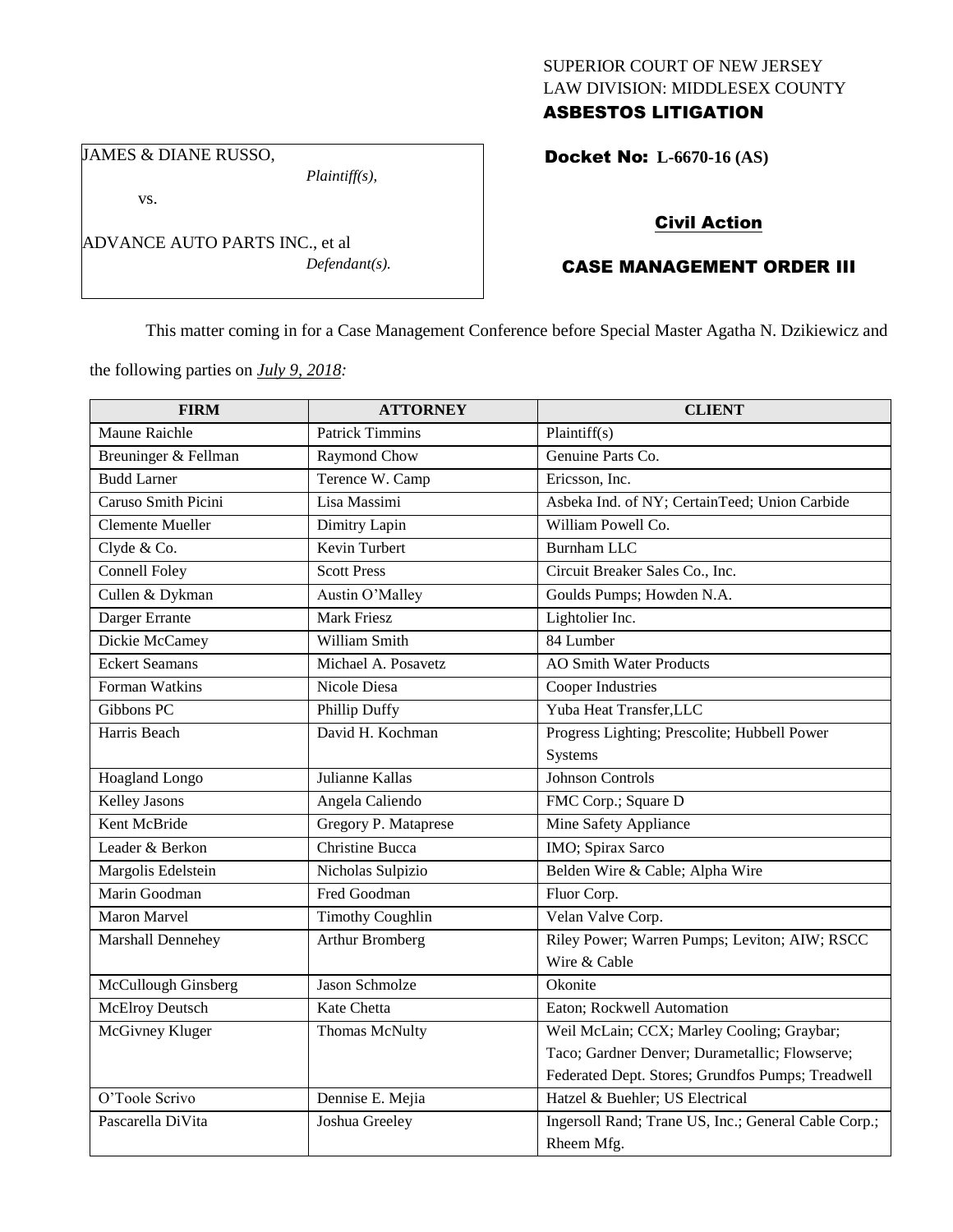| Potters & Della Pietra | Michele Deluca     | Stevens Institute of Technology                 |  |
|------------------------|--------------------|-------------------------------------------------|--|
| Reilly Janiczek        | Michelle Cappuccio | Cleaver Brooks; Aurora Pump; Gould Electronics; |  |
|                        |                    | General Wire                                    |  |
| Rosenberg Jacobs       | Chris Klabonski    | <b>Englewood Hospital</b>                       |  |
| Segal McCambridge      | David Kostus       | Port Authority NY/NJ                            |  |
| Tanenbaum Keale        | Afigo Fadahunsi    | Borg Warner                                     |  |
| Wilbraham Lawler       | Nicholas L. Ortiz  | PSE&G Air & Liquid Systems Corp.; Siemens       |  |
|                        |                    | Industry Inc.                                   |  |

IT IS on this  $9<sup>th</sup>$  day of **July, 2018**, *effective from the conference date*;

#### ORDERED as follows:

Counsel receiving this Order through computerized electronic medium (E-Mail) shall be deemed by the court to have received a copy of the filed original court document. Any document served pursuant to this Order shall be deemed to be served by mail pursuant to *R*.1:5-2.

#### **DISCOVERY**

| July 27, 2018    | Defendants, specifically addressed at the Case Management Conference, shall serve answers<br>to standard interrogatories by this date.                                                                                                                                                                                                                                                                    |
|------------------|-----------------------------------------------------------------------------------------------------------------------------------------------------------------------------------------------------------------------------------------------------------------------------------------------------------------------------------------------------------------------------------------------------------|
| July 27, 2018    | Defendants, specifically addressed at the Case Management Conference, shall serve answers<br>to supplemental interrogatories and document requests, propounded on January 12, 2018, by<br>this date.                                                                                                                                                                                                      |
| August 9, 2018   | Defendants, specifically addressed at the Case Management Conference, shall serve answers<br>to supplemental interrogatories and document requests, propounded on April 24, 2018, by<br>this date.                                                                                                                                                                                                        |
| August 9, 2018   | Plaintiff shall serve answers to supplemental interrogatories and document requests by this<br>date.                                                                                                                                                                                                                                                                                                      |
|                  | Counsel shall meet and confer regarding the defendant specific deficiencies, as alleged by<br>plaintiff in the May 8, 2018 letter to the court, within a week of the date of the Case<br>Management Conference. The Special Master shall be advised if counsel cannot agree on a<br>resolution of the alleged deficiencies. Responsive information shall be provided no later than<br>September 10, 2018. |
| October 31, 2018 | Fact discovery, including depositions, shall be completed by this date. Plaintiff's counsel shall<br>contact the Special Master within one week of this deadline if all fact discovery is not<br>completed.                                                                                                                                                                                               |
| October 31, 2018 | Depositions of corporate representatives shall be completed by this date.                                                                                                                                                                                                                                                                                                                                 |

## **EARLY SETTLEMENT**

December 14, 2018 Settlement demands shall be served on all counsel and the Special Master by this date.

 $\_$  ,  $\_$  ,  $\_$  ,  $\_$  ,  $\_$  ,  $\_$  ,  $\_$  ,  $\_$  ,  $\_$  ,  $\_$  ,  $\_$  ,  $\_$  ,  $\_$  ,  $\_$  ,  $\_$  ,  $\_$  ,  $\_$  ,  $\_$  ,  $\_$  ,  $\_$  ,  $\_$  ,  $\_$  ,  $\_$  ,  $\_$  ,  $\_$  ,  $\_$  ,  $\_$  ,  $\_$  ,  $\_$  ,  $\_$  ,  $\_$  ,  $\_$  ,  $\_$  ,  $\_$  ,  $\_$  ,  $\_$  ,  $\_$  ,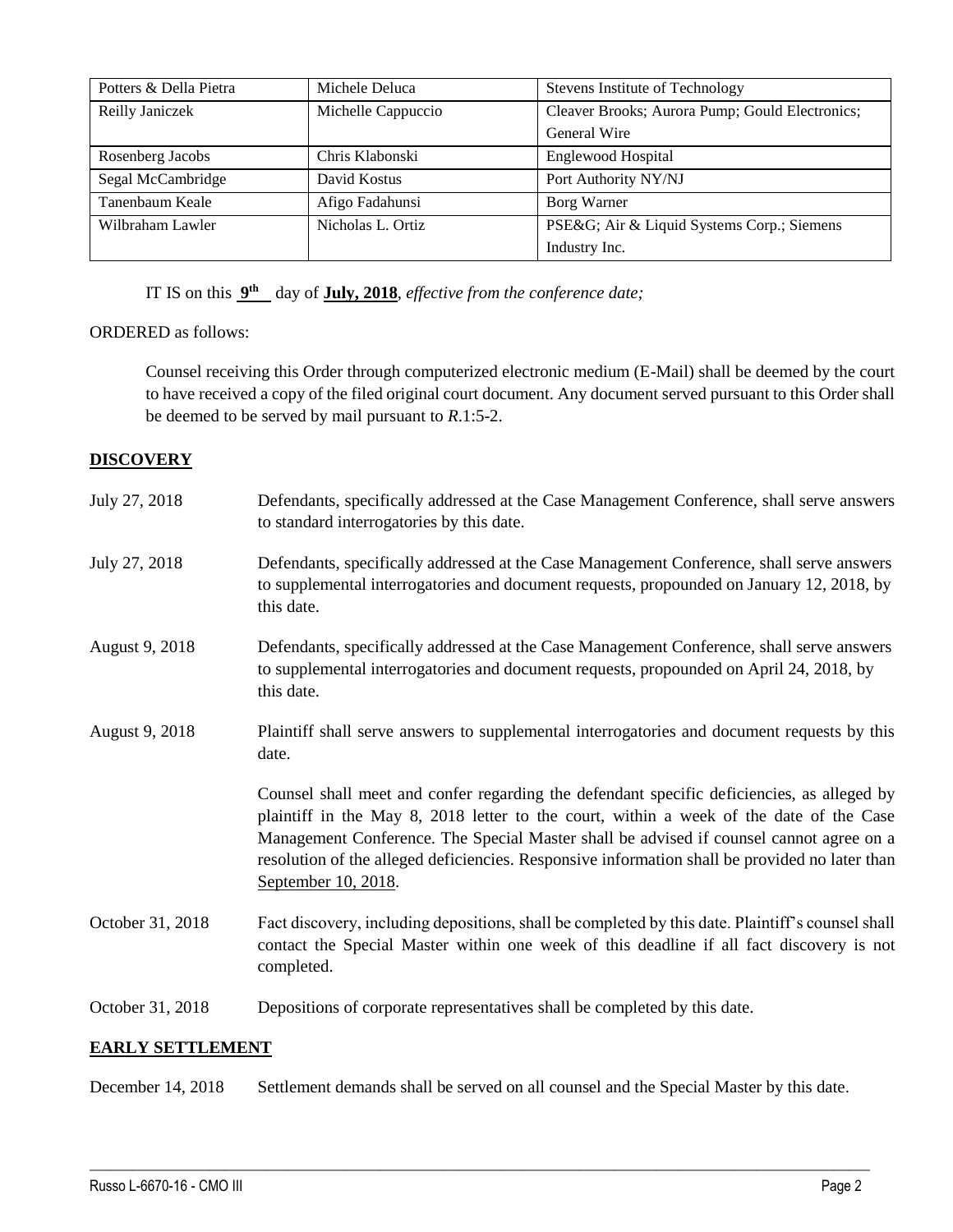## **SUMMARY JUDGMENT MOTION PRACTICE**

| December 14, 2018 | Plaintiff's counsel shall advise, in writing, of intent not to oppose motions by this date. |  |  |
|-------------------|---------------------------------------------------------------------------------------------|--|--|
|                   |                                                                                             |  |  |

- January 18, 2019 Summary judgment motions shall be filed no later than this date.
- February 15, 2019 Last return date for summary judgment motions.

#### **MEDICAL DEFENSE**

- November 30, 2018 Plaintiff shall serve medical expert reports by this date.
- March 29, 2019 Defendants shall identify its medical experts and serve medical reports, if any, by this date. In addition, defendants shall notify plaintiff's counsel (as well as all counsel of record) of a joinder in an expert medical defense by this date.

#### **LIABILITY EXPERT REPORTS**

- November 30, 2018 Plaintiff shall identify its liability experts and serve liability expert reports or a certified expert statement by this date or waive any opportunity to rely on liability expert testimony.
- March 29, 2019 Defendants shall identify its liability experts and serve liability expert reports, if any, by this date or waive any opportunity to rely on liability expert testimony.

## **ECONOMIST EXPERT REPORTS**

| November 30, 2018 | Plaintiff shall identify its expert economists and serve expert economist report(s), if any, by |
|-------------------|-------------------------------------------------------------------------------------------------|
|                   | this date or waive any opportunity to rely on economic expert testimony.                        |

March 29, 2019 Defendants shall identify its expert economists and serve expert economist report(s), if any, by this date or waive any opportunity to rely on economic expert testimony.

## **EXPERT DEPOSITIONS**

April 30, 2019 Expert depositions shall be completed by this date. To the extent that plaintiff and defendant generic experts have been deposed before, the parties seeking that deposition in this case must file an application before the Special Master and demonstrate the necessity for that deposition. To the extent possible, documents requested in a deposition notice directed to an expert shall be produced three days in advance of the expert deposition. The expert shall not be required to produce documents that are readily accessible in the public domain.

#### **PRE-TRIAL AND TRIAL**

| September 10, 2018      | The settlement conference previously scheduled on this date is <b>cancelled</b> .                                                                                                                                                                                                                                                              |
|-------------------------|------------------------------------------------------------------------------------------------------------------------------------------------------------------------------------------------------------------------------------------------------------------------------------------------------------------------------------------------|
| March 20, 2019 @ 1:30pm | Settlement conference. All defense counsel shall appear with authority to negotiate<br>settlement and have a representative authorized to negotiate settlement available by<br>phone. Any request to be excused from the settlement conference shall be made to the<br>Special Master no later than 4:00pm of the day prior to the conference. |
| May 9, 2019 @ 1:30pm    | Settlement conference. All defense counsel shall appear with authority to negotiate<br>settlement and have a representative authorized to negotiate settlement available by                                                                                                                                                                    |

 $\_$  ,  $\_$  ,  $\_$  ,  $\_$  ,  $\_$  ,  $\_$  ,  $\_$  ,  $\_$  ,  $\_$  ,  $\_$  ,  $\_$  ,  $\_$  ,  $\_$  ,  $\_$  ,  $\_$  ,  $\_$  ,  $\_$  ,  $\_$  ,  $\_$  ,  $\_$  ,  $\_$  ,  $\_$  ,  $\_$  ,  $\_$  ,  $\_$  ,  $\_$  ,  $\_$  ,  $\_$  ,  $\_$  ,  $\_$  ,  $\_$  ,  $\_$  ,  $\_$  ,  $\_$  ,  $\_$  ,  $\_$  ,  $\_$  ,